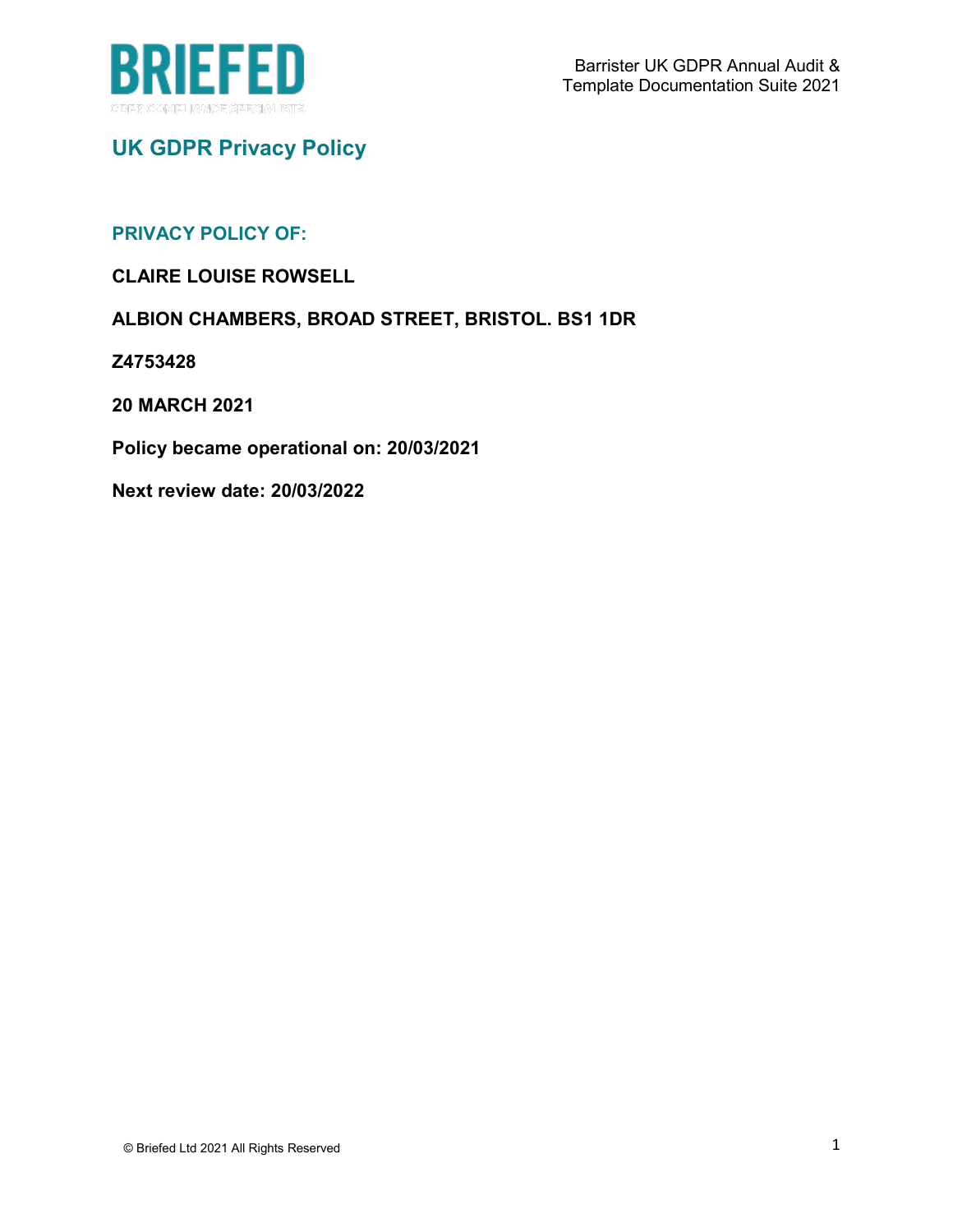

# **Privacy Policy**

In order to provide legal advice and representation, I need to collect and hold personal *information. This may be your personal data or information relating to other parties involved in the matter. I will take all possible steps to protect personal information. I will ensure that I do not do anything that may infringe your rights or undermine your trust. This privacy notice describes the information I collect about you, how it is used and shared, and your rights regarding it.*

## *Data controller*

*I, Claire Louise Rowsell, am a member of Albion Chambers. I am registered with the Information Commissioner's Office (ICO) as a Data Controller for the personal data that I hold and process as a barrister. My registered address is Albion Chambers, Broad Street, Bristol BS1 1DR and my ICO registration number is Z4753428. If you need to contact me about your data or this privacy notice, you can reach me at Claire.rowsell@albionchambers.co.uk.*

## *Data collection*

*All of the information that I hold about you is provided to, or gathered by, me in the course of your case and/or proceedings. Your solicitor and/or I will tell you why we need the information and how we will use it. In addition to the information you may provide to me or your solicitor, I also obtain information from other sources as follows:*

- *Information that is available publicly in registers, searches or in the media*
- *Other legal professionals including solicitors and barristers and their associates, trainees and staff*
- *Chambers staff*
- *Expert witnesses*
- *Prosecution bodies*
- *Regulatory, public or administrative bodies*
- *Court staff & officials*
- *Clients*
- *R*eferences

# **What data do I process about you?**

Depending on the type of work, I collect and process both personal data and special categories of personal data as defined in the UK GDPR. This may include: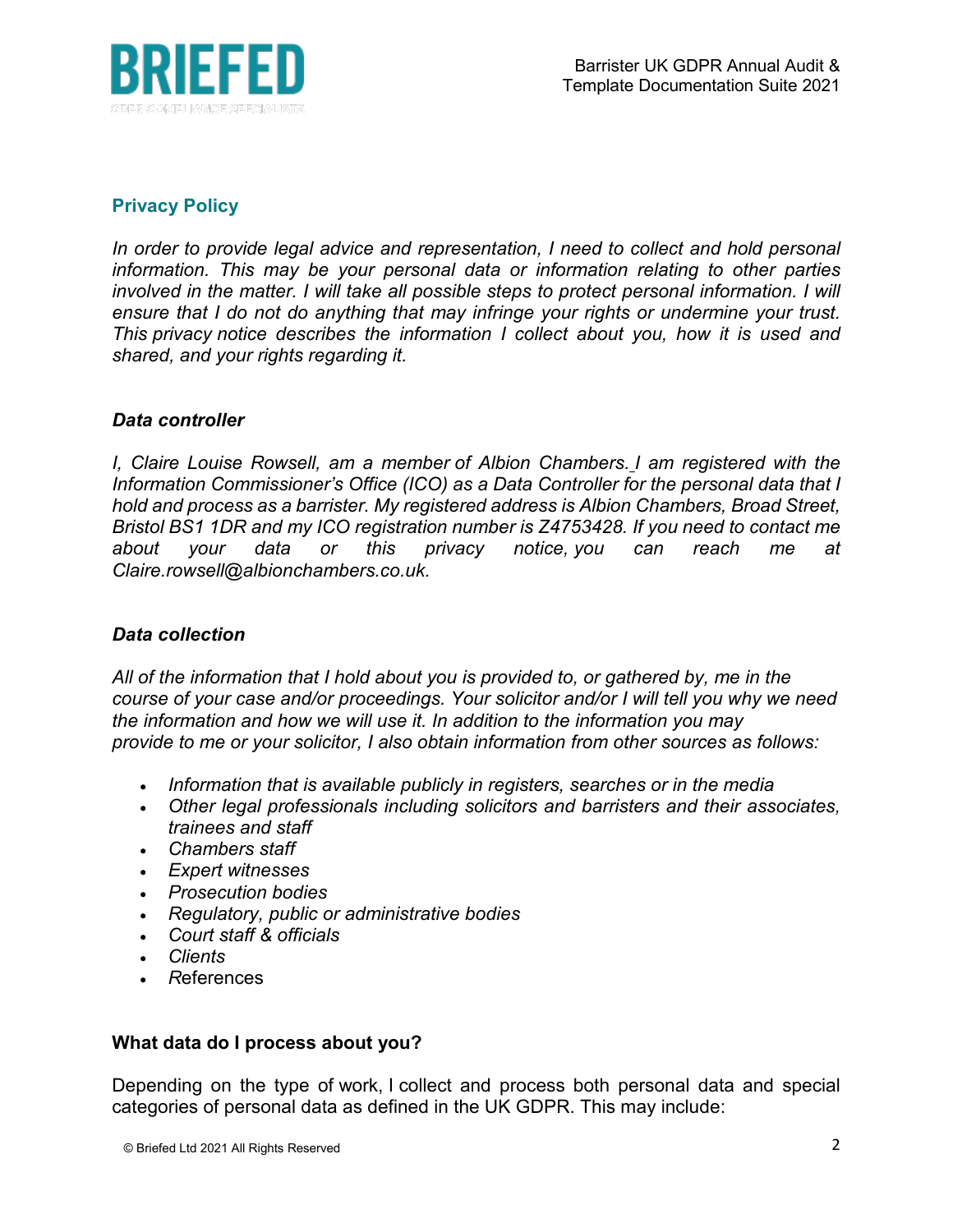

- Name
- **Email address**
- Phone number
- Address
- **Payment or bank details**
- Date of birth
- Next of kin details
- Details pertaining to education and employment
- Information on your background & current circumstances
- **Financial information.**

Where relevant, I may also need to process special category personal data that reveals your:

- Racial or ethnic origin
- Political opinions
- Religious and philosophical beliefs
- Trade union membership
- Genetic data
- Biometric data for the purpose of uniquely identifying a natural person
- Data concerning health
- Sex life and sexual orientation.

On occasion, I may also process personal data relating to criminal convictions and offences.

## **My lawful basis for processing your information**

In order that I can provide legal services and representation for you, I must process your personal data. The UK General Data Protection Regulation (the UK GDPR) requires that where I process personal data, I must have a lawful basis for doing so. The lawful bases identified in the UK GDPR that I seek to rely upon are as follows:

> • **Consent of the data subject** – where this required, I will ensure that I have your specific consent for processing your data for the specified purposes. You will also have the right to withdraw your consent at any time. Where you do so this will not affect the legality of data processing which had taken place prior to your withdrawal of consent.

> • **Performance of a contract with the data subject, or to take steps to enter into a contract.**

> • **Compliance with a legal obligation** – to comply with various regulatory and professional obligations, e.g. filing tax returns with HMRC.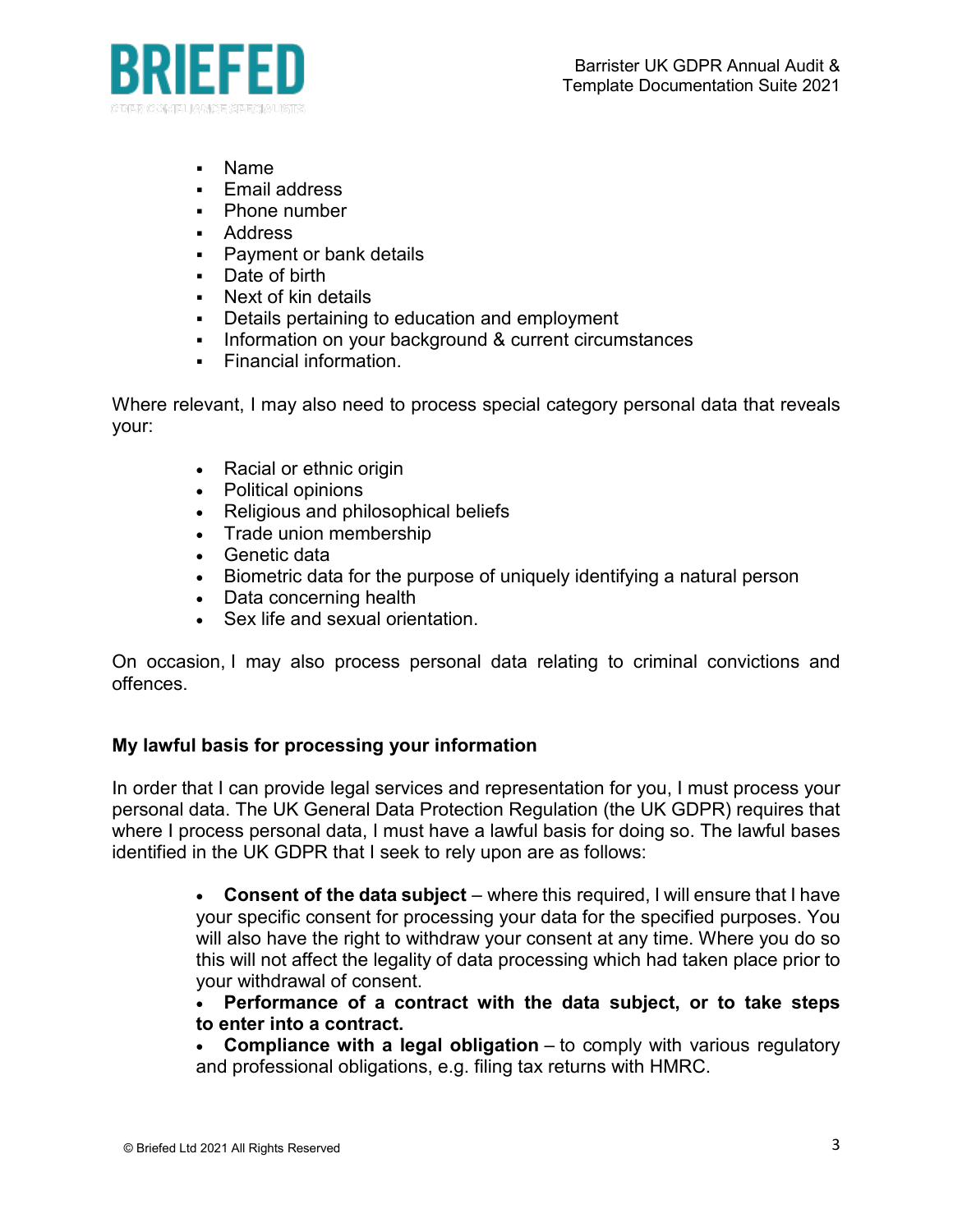

## • **The legitimate interests of my business or a third party, except where such interests are overridden by the interests, rights or freedoms of the data subject.**

Examples of legitimate interests include but are not limited to:

- Provision of legal services and advice.
- For purposes of practice management, accounting and debt recovery;.
- For completion of professional regulatory requirements.
- Processing for direct marketing purposes, or to prevent fraud.
- Reporting threats to public security.
- Such other purposes as set out below.

#### **Special category processing**

The UK GDPR specifies that where I process special category data, I must rely upon certain exemptions in order to do so lawfully. The following exemptions are applicable in my practice

- 1. I have your explicit consent to do so; or
- 2. It is necessary for the exercise or defence of legal claims or judicial acts.

## **Criminal data processing**

On occasion, I process data relating to criminal offences where it is necessary for:

- The purpose of, or in connection with, any legal proceedings;
- The purpose of obtaining legal advice; or
- The purposes of establishing, exercising or defending legal rights
- Where I have your explicit consent to do so.

#### **Purposes:**

#### **I use your personal information for the following purposes:**

- Provide legal advice and representation;
- Assist in training pupils and mini pupils;
- Investigate and address your concerns;
- Communicate with you about news, updates and events;
- Investigate or address legal proceedings relating to your use of my services,
- or as otherwise allowed by applicable law;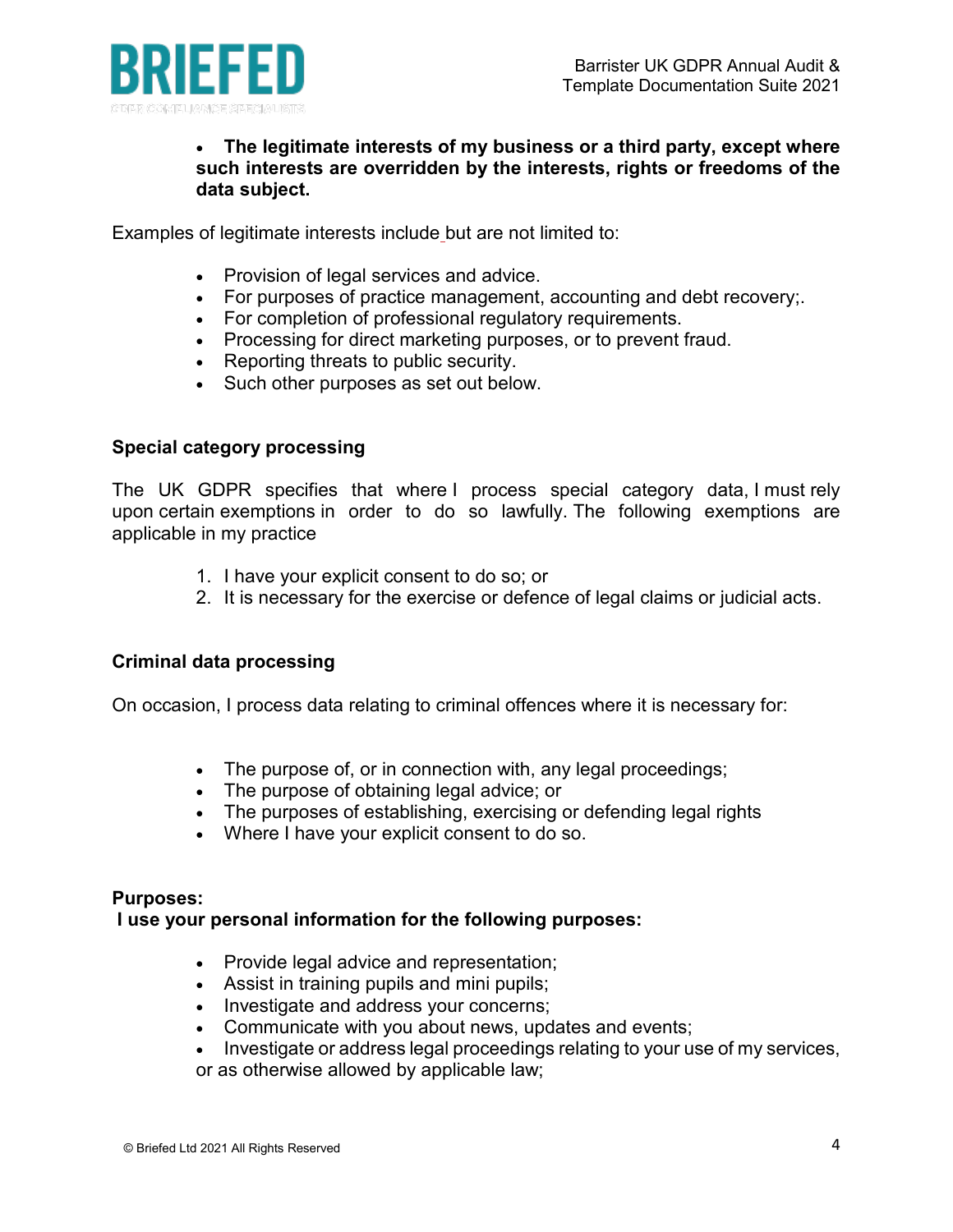

- Communicate legal updates and judgments to other legal professionals;
- For the management and administration of my practice
- To recover debt
- To manage complaints with regulators
- Communications with regulators

• Where relevant to conduct anti money laundering, terrorist financing or conflict of interest checks

## **In the course of processing your information to provide legal services to you, I may share your personal data with:**

- Instructing solicitors or other lawyers involved in your case;
- A pupil or mini pupil, under my training;
- Opposing counsel, for the purposes of resolving the case;
- Court Officials, including the Judiciary;
- Opposing lay clients
- My chambers' management and staff who provide administrative services for my practice;
- Expert witnesses and other witnesses;
- My regulator or legal advisors in the event of a dispute, complaint or other legal matter:
- Head of Chambers or complaints committee within my chambers, in the event of a complaint;
- Law enforcement officials, government authorities, or other third parties, to meet any legal obligations:
- Legal directories, for the purpose of professional development;

• Any relevant panel or tendering committee, for the purpose of professional development;

- Regulators or arbitrators, where complaints or disputes arise;
- Any other party where I ask you for consent, and you consent, to the sharing.

• I may also be required to disclose your information to the Police or Intelligence services where required by law or pursuant to a court order

## **Transfers to third countries and international organisations**

I do not transfer any personal data to third countries or international organisations.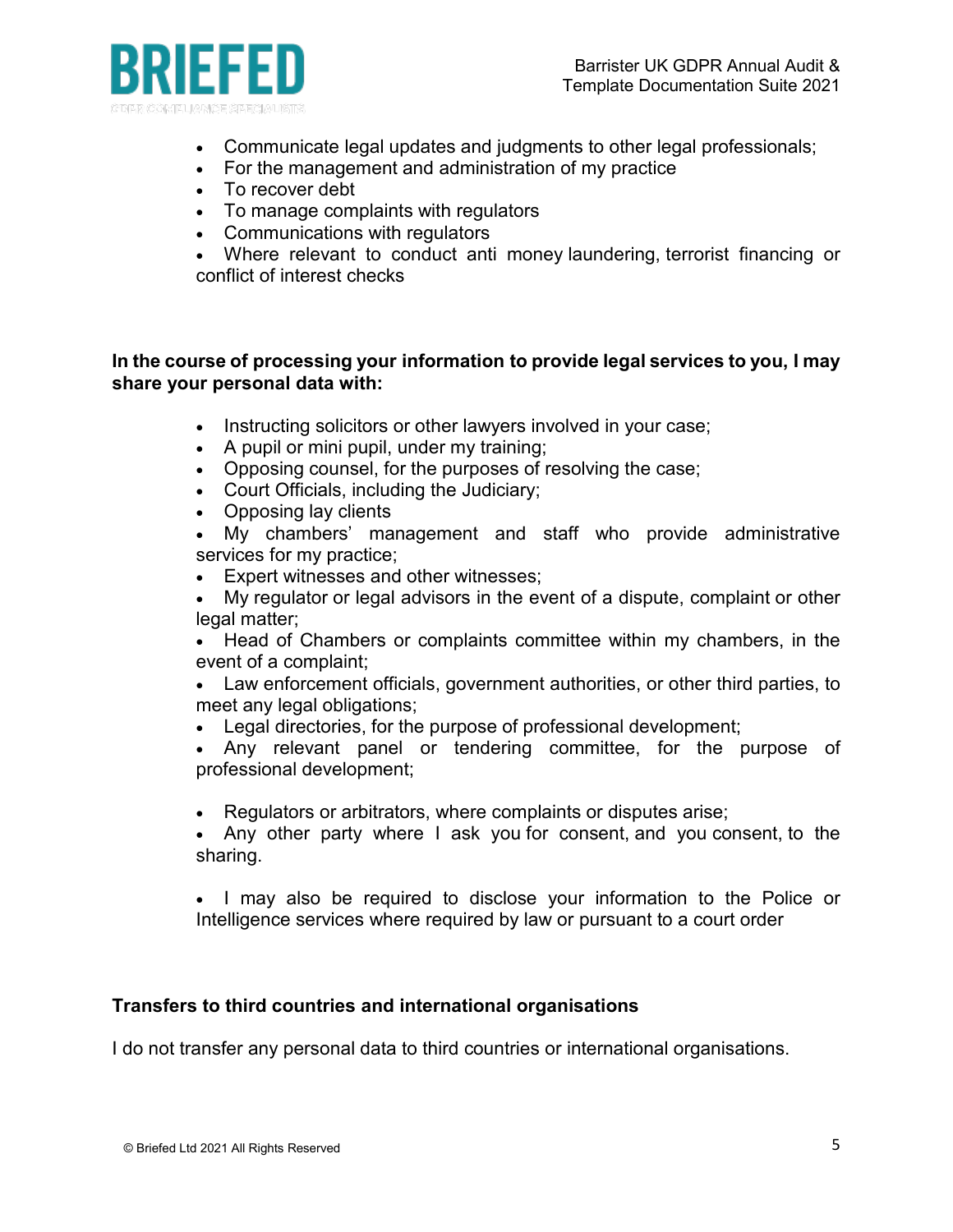

I am satisfied that such transferred data is fully protected and safeguarded as required by the UK General Data Protection Regulation.

**I retain your personal data** while you remain a client unless you ask me to delete it. My Retention and Disposal Policy (copy available on request) details how long I hold data for and how I dispose of it when it no longer needs to be held. I will delete or anonymise your information at your request unless:

- There is an unresolved issue, such as a claim or dispute;
- I am legally required to; or
- There are overriding legitimate business interests to do so.

*I will typically retain case files for a period of 6 years following the conclusion of a case/matter or receipt of final payment, whichever is the latest. This reflects the period required by the Bar Mutual Indemnity Fund relating to potential limitation periods]*

Where various pleadings and documents have been drafted, they may be retained for learning purposes and legal research. Where this is the case, I will anonymise the personal information/redact information which may identify an individual/risk assess the continued retention of the documents.

# **Your rights**

The UK GDPR gives you specific rights in terms of your personal data. For example, you have the right of access to the information I hold and what I use it for; you can ask for a copy of the personal information I hold about you.

You can ask me to correct any inaccuracies with the personal data I hold, and you can ask me to stop sending you direct mail or emails or, in some circumstances, ask me to stop processing your details.

Finally, if I do something irregular or improper with your personal data, you can complain to the ICO if you are unhappy with how I have processed your information or dealt with your query. You may also seek compensation for any distress you are caused or loss you have incurred.

You can find out more information from the ICO's website:

http://ico.org.uk/for the public/personal information

## **Accessing and correcting your information**